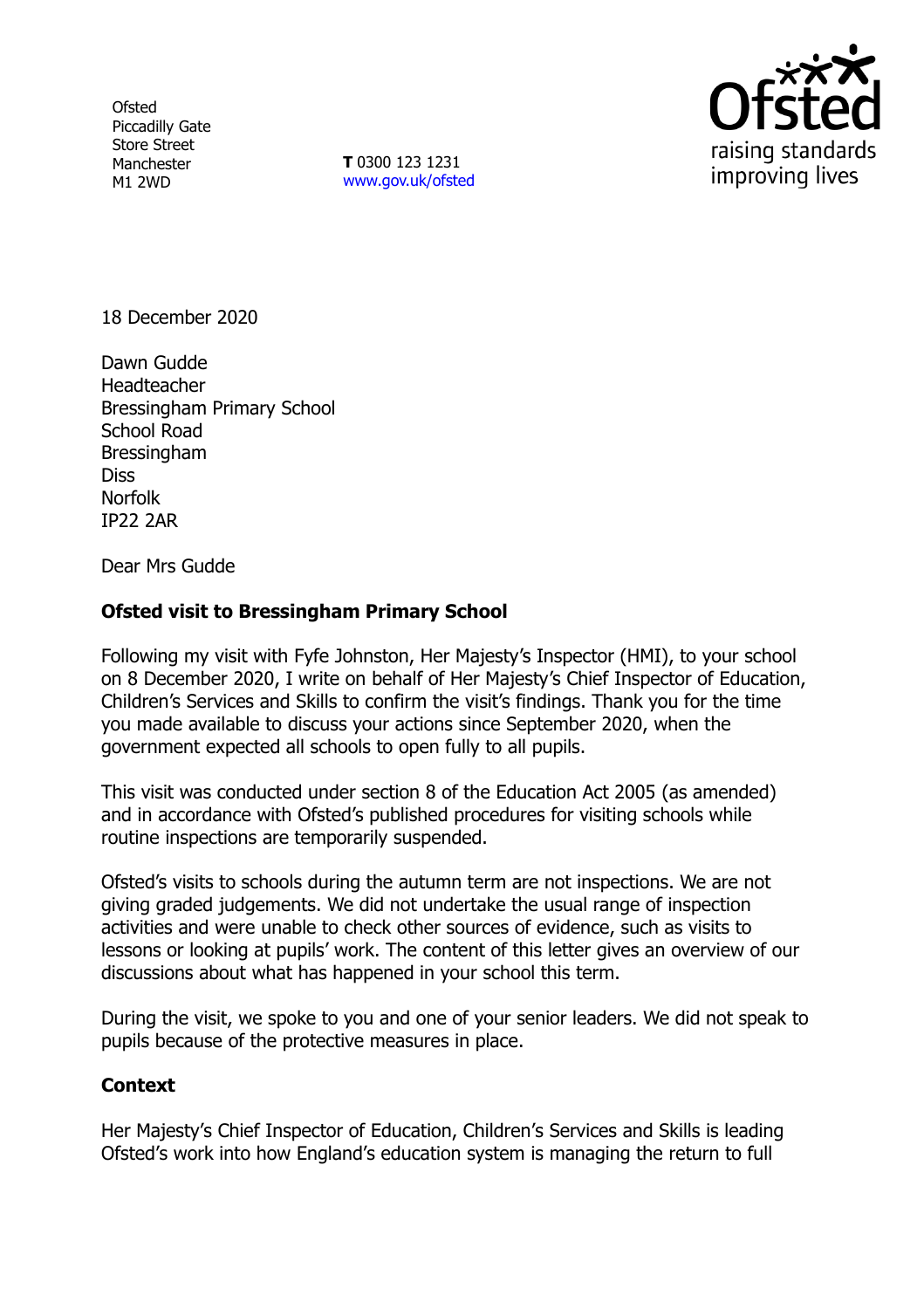

education for pupils, following an extended break in formal schooling due to the COVID-19 (coronavirus) pandemic.

In undertaking this focused work, HMI are visiting a broad range of schools. HMI will visit a sample of:

- approximately 1,200 schools across all Ofsted grades (outstanding, good, requires improvement and inadequate)
- maintained schools, academies and free schools, special schools and centres of alternative provision, including those in cities, and coastal, town or rural communities.

The information from this visit will feed into Ofsted's national reporting so that the insights can be shared with the government and the education sector. We did not find any significant concerns during the visit. In such a case, an inspection report would be published on our website and available to parents and carers.

We did not consider your response to COVID-19 during the spring and summer terms 2020, when the school was not open to all pupils.

## **From this visit, inspectors noted that:**

- Almost all pupils have returned to school. Attendance is higher than it was at this time last year. The school operates in 'bubbles' of six classes. No bubbles of pupils have been sent home. Only a very small proportion of individual pupils have had to learn at home.
- **Pupils are studying the usual range of subjects. Changes have been made in** some subjects. Physical education lessons are taught outside as the school hall is currently used as a classroom. In music, singing and the playing of some instruments have been paused. Off-site educational visits, including swimming lessons, have not taken place this term. Leaders expect that all pupils will follow the full curriculum by the summer term 2021.
- In October 2020, teachers carried out assessments of pupils' reading, writing and mathematics. This has helped you to gain a baseline of pupils' starting points and to set targets for this year. Further checks were made in November 2020, to gauge pupils' progress since the start of term and ensure that any gaps in learning are being closed.
- Assessments have identified that younger pupils lack the stamina to write at length. Staff are providing regular tasks to develop pupils' writing skills. Assessments have also shown that in Year 6, pupils' learning of reading and mathematics had slowed. Leaders feel that almost all pupils are now making much better progress and should be fully ready for national assessments next year.